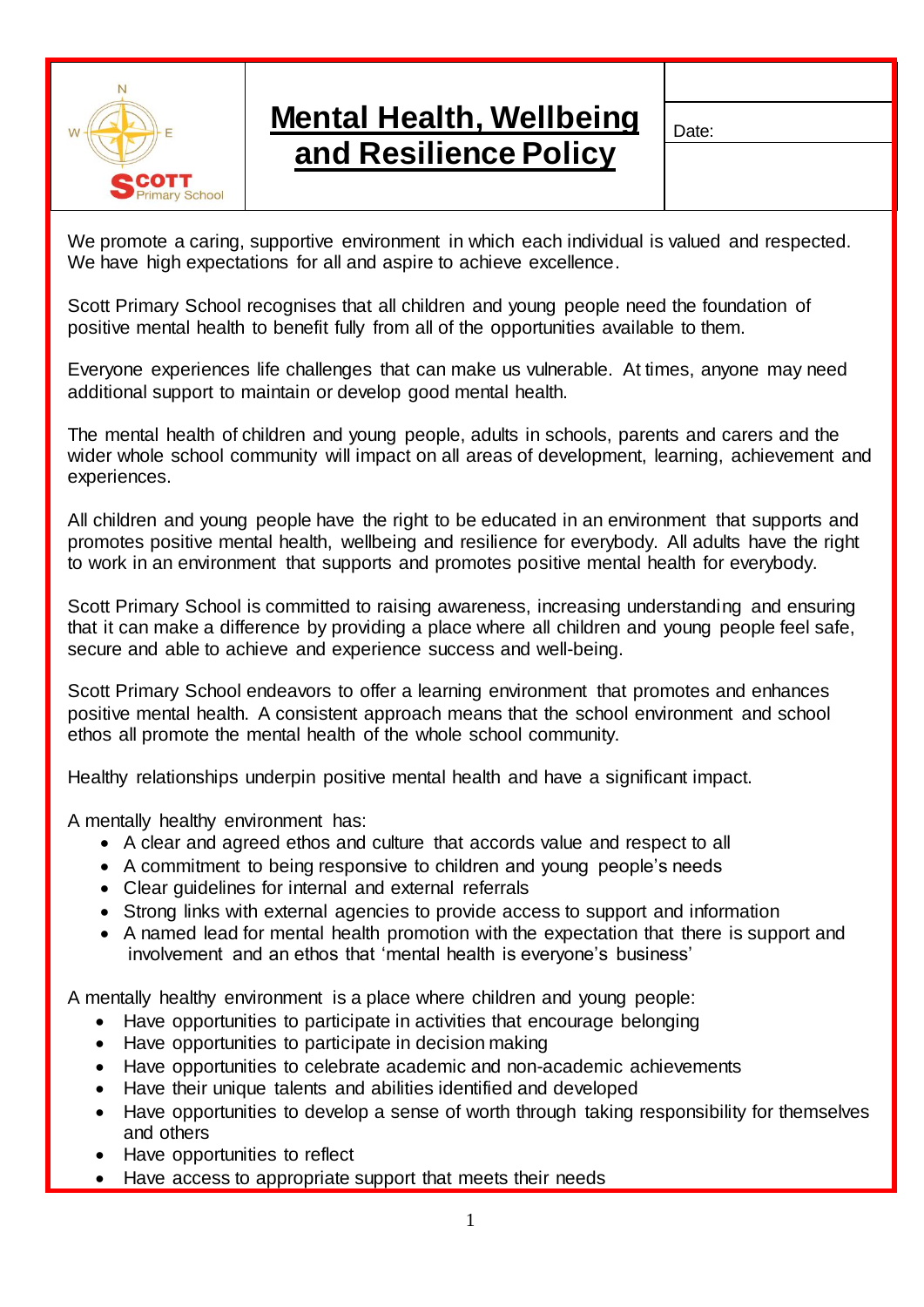- Have a right to be in an environment that is safe, clean, attractive and well cared for
- Are surrounded by adults who model positive and appropriate behaviours, interactions and ways of relating at all times

## **Waves of support**

| Wave 1                            | Wave 2                    | Wave 3                |
|-----------------------------------|---------------------------|-----------------------|
| Universal                         | Targeted                  | Specialist            |
| TA check ins                      | Signs for emotions        | Nurture gp            |
| Circle time                       | <b>Emotional literacy</b> | Trusted adult/ mentor |
| Learning Friends                  | Wellbeing gps             | Family Worker         |
| Assemblies                        | Friendship club           | Professional mentor   |
| Celebration weeks - Mental Health |                           | Outside agencies      |
| Awareness, Hello Yellow, Healthy  |                           | Play therapy          |
| Schools                           |                           |                       |
| Worry monsters                    |                           |                       |
| Outdoor learning                  |                           |                       |
| Lunchtime clubs                   |                           |                       |

A mentally healthy environment is a place where staff:

- Have their individual needs recognised and responded to in a holistic way
- Have a range of strategies that support their mental health, eg a named person to speak to, signposting
- Have recognition of their work-life balance
- Have the mental health and well-being of the staff reviewed regularly
- Feel valued and have opportunities to contribute to decision making processes
- Celebrate and recognise success
- Are able to carry out roles and responsibilities effectively
- Are provided with opportunities for CPD both personally and professionally
- Have their unique talents and skills recognised and opportunities are provided for development
- Have time to reflect
- Can access proactive strategies and systems to support them at times of emotional needs in both the short term and the long term

A mentally healthy environment is a place where parents/carers:

- Are recognised for their significant contribution to children and young people's mental health
- Are welcomed, included and work in partnership with schools and agencies
- Are provided with opportunities where they can ask for help when needed
- Are signposted to appropriate agencies for support
- Are clear about their roles and expectations of their responsibilities in working in partnership with schools
- Opinions are sought and valued and responded to
- Strengths and difficulties are recognised, acknowledged and challenged appropriately

A mentally healthy environment is a place where the whole school community:

- Is involved in promoting positive mental health
- Is valued for the role it plays in promoting positive mental health
- Contributes towards the ethos of the school

A healthy learning environment provides opportunities that promote positive mental health, wellbeing and resilience through the standard curriculum and extended provision, eg Circle Time, SEAL, play, nurture groups, differentiated learning activities, individual timetables, parents/carers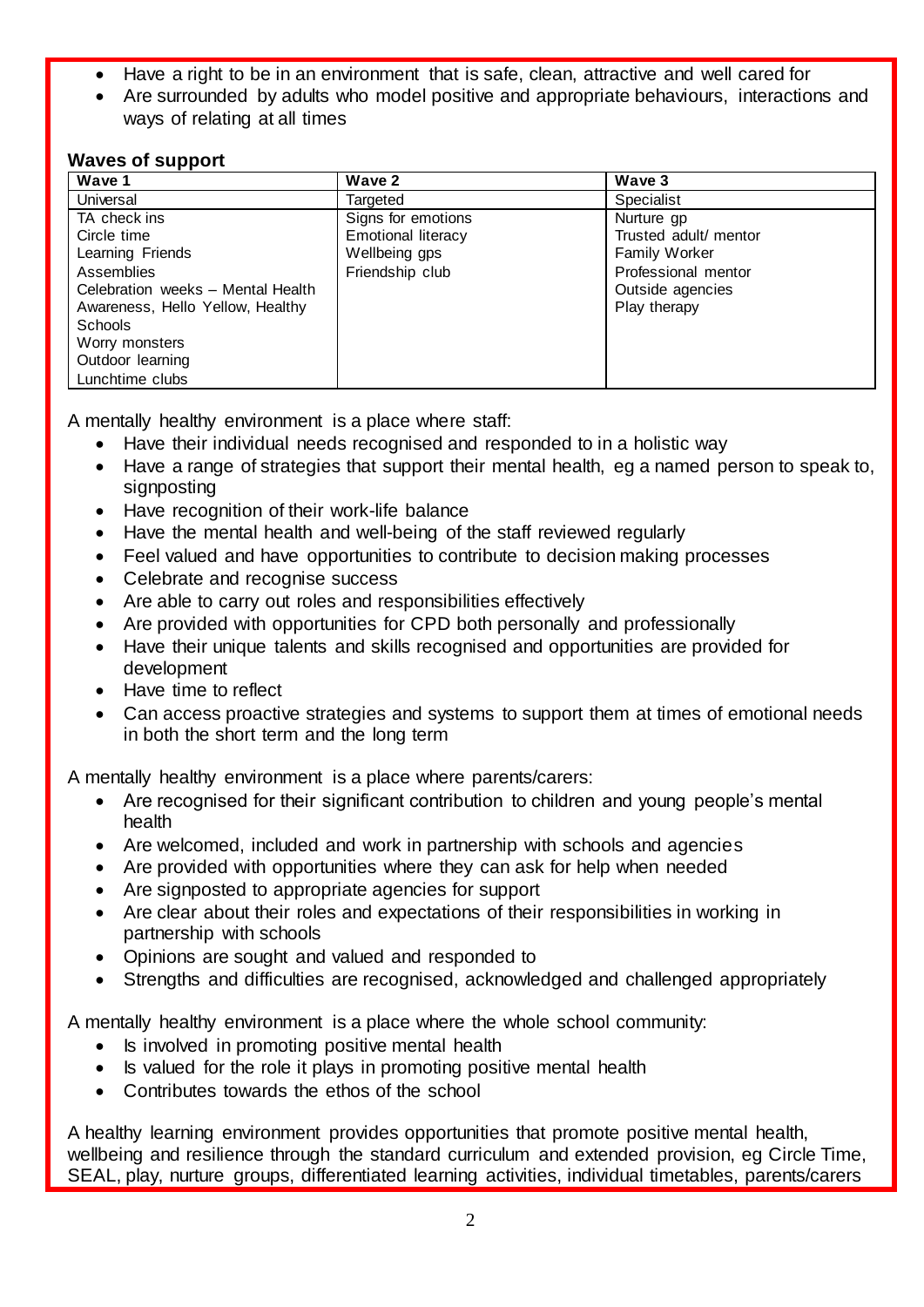groups, challenging stereotypes, etc.

Teaching about mental health

- The skills, knowledge and understanding needed by our children and young people to keep themselves and others physically and mentally healthy and safe are included as part of our PSHE curriculum
- The specific content of the lessons will be determined by the specific needs of the class
- There will always be an emphasis on enabling children and young people to develop the skills, knowledge, understanding, language and confidence to seek help, as needed, for themselves and others
- Children and young people have access to lunchtime clubs such as Calm club, Confidence club and Friendship club
- We have a tiered approach in school to mental health, wellbeing and resilience, this is explained the appendices
- Children, young people and their families have access to the Family Worker
- In school we have a robust referral system for any concerns. In addition to the Safeguarding forms we also have niggle forms for any low level concerns that may build up to create a bigger picture. Mental health, wellbeing and resilience concerns can also be referred through the Inclusion referral form. These are discussed at the fortnightly Inclusion meeting, unless they need to be dealt with immediately

The implementation of this policy for promoting positive mental health in school:

- Will give the school a cohesive and co-ordinated approach to mental health
- Should underpin all policies and practices currently used in school
- Will raise awareness as to how the whole school community can look after their own mental health and that of others
- Will help to de-stigmatise mental health
- Will support people and provide opportunities that enable everyone to reach their potential
- Will strengthen relationships and provide opportunities for different ways of working
- Will provide foundations for life-long learning
- Will promote and strengthen resilience throughout the whole school community and empower everyone to face life's challenges

## **Measuring Impact**

This policy offers opportunities to measure the impact in a variety of ways:

- School policies, each policy has a mental health, wellbeing and resilience statement
- The school's ethos
- Child/Staff/Volunteer well being
- Staff/Governor/class and school council meetings
- Feedback from the whole school community via questionnaires and verbally, formally and informally
- The number of external referrals, CAMHS, Chums, Health Service, Social Care, Early Help
- Training and development internally, for example 'Safeguarding, Mental Health and Wellbeing' inset
- Induction and professional development of Staff and Governors
- Attendance of Professional Study Groups (PSGs) by Mental Health Lead